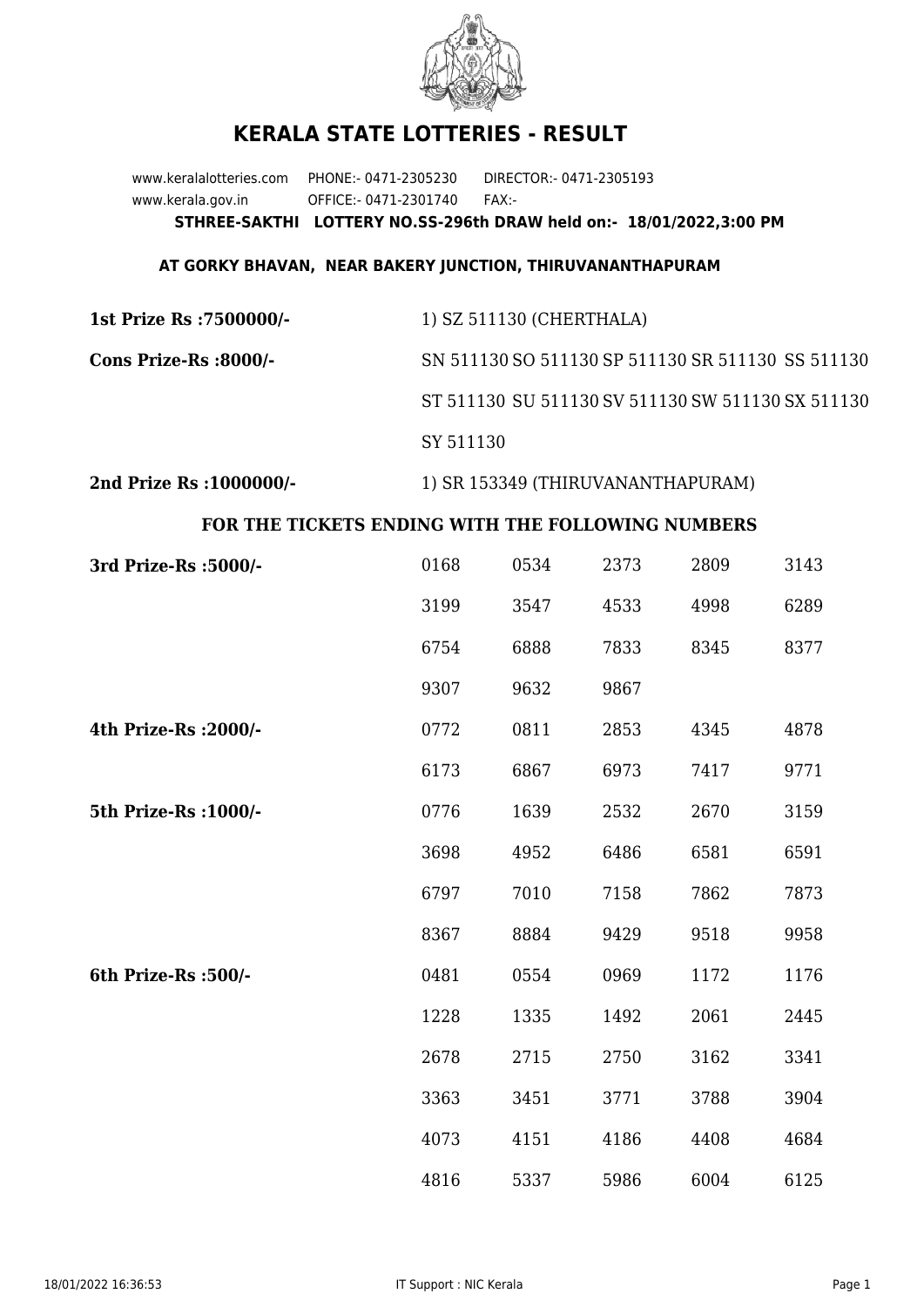|                      | 6170 | 6190 | 6218 | 6482 | 6499 |
|----------------------|------|------|------|------|------|
|                      | 6527 | 6877 | 7035 | 7126 | 7447 |
|                      | 7475 | 7900 | 8227 | 8459 | 8597 |
|                      | 8614 | 8873 | 9182 | 9194 | 9204 |
|                      | 9819 | 9842 |      |      |      |
| 7th Prize-Rs : 200/- | 0043 | 0371 | 1472 | 1553 | 2119 |
|                      | 2208 | 2266 | 2666 | 2701 | 2870 |
|                      | 3059 | 3133 | 3181 | 3283 | 3337 |
|                      | 3434 | 3752 | 3901 | 4204 | 4212 |
|                      | 4251 | 4318 | 4546 | 4873 | 5119 |
|                      | 5139 | 5292 | 5418 | 5465 | 6201 |
|                      | 6631 | 6732 | 6765 | 7081 | 7328 |
|                      | 7536 | 7764 | 7783 | 7953 | 8286 |
|                      | 8307 | 9221 | 9598 | 9642 | 9790 |
| 8th Prize-Rs : 100/- | 0008 | 0085 | 0114 | 0162 | 0295 |
|                      | 0368 | 0430 | 0450 | 0488 | 0597 |
|                      | 0742 | 0854 | 0939 | 0952 | 1050 |
|                      | 1070 | 1071 | 1073 | 1249 | 1322 |
|                      | 1462 | 1503 | 1535 | 1603 | 1637 |
|                      | 1803 | 1880 | 2191 | 2214 | 2234 |
|                      | 2259 | 2409 | 2410 | 2426 | 2486 |
|                      | 2523 | 2616 | 2628 | 2650 | 2690 |
|                      | 2820 | 2823 | 3056 | 3069 | 3134 |
|                      | 3190 | 3195 | 3364 | 3501 | 3653 |
|                      | 3693 | 3708 | 3845 | 3895 | 3934 |
|                      | 3974 | 4207 | 4228 | 4502 | 4592 |
|                      | 4640 | 4651 | 4676 | 4760 | 4771 |
|                      | 4957 | 4992 | 5065 | 5142 | 5271 |
|                      | 5326 | 5349 | 5502 | 5566 | 5651 |